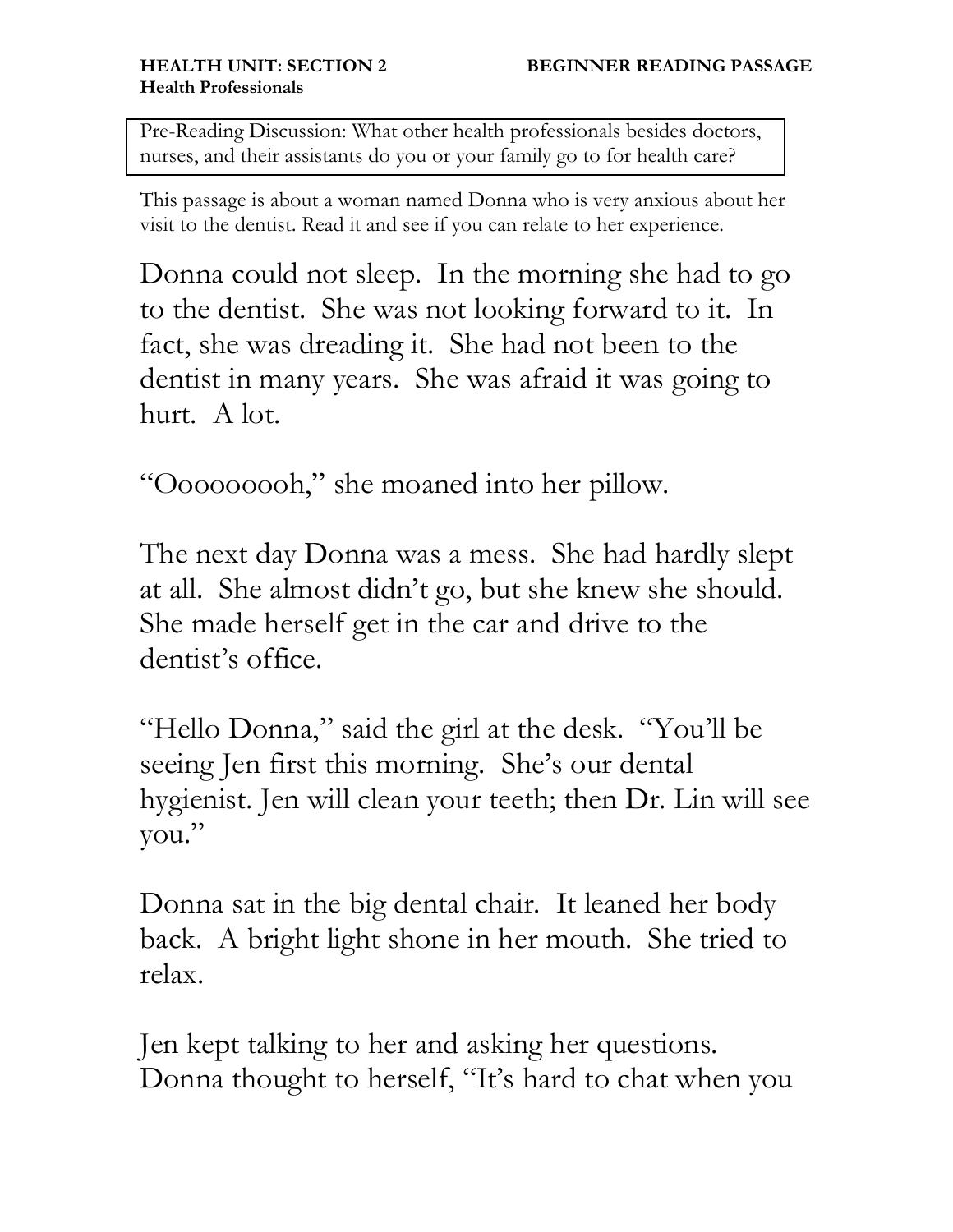have your hands in my mouth." She did her best to be polite.

Donna's gums were bleeding. Jen told her that she needed to floss every day. She showed Donna how to brush her teeth the right way, and how to floss.

"We need to take a full set of x-rays of your mouth," said Jen. Donna didn't like that part. It made her gag.

Dr. Lin looked at the x-rays and at Donna's mouth. She checked every tooth. "Well Donna," she said, "you have a few fillings that are very old. We should replace them with new fillings. And your gums are in pretty bad shape, but not too bad. I am going to give you a prescription for a special mouth wash. Use it three times a day. If you start doing that, and you start flossing every day, you will be able to prevent gum disease. You don't want to get gum disease. It's a good thing you came in when you did." Then she gave Donna a new soft tooth brush.

Donna's teeth felt so clean. As she left the dentist's office, she smiled at herself in the mirror. "I'm not so stressed out any more. Now I'm going to the drug store to get my prescription filled," she thought. "And I won't forget the dental floss."